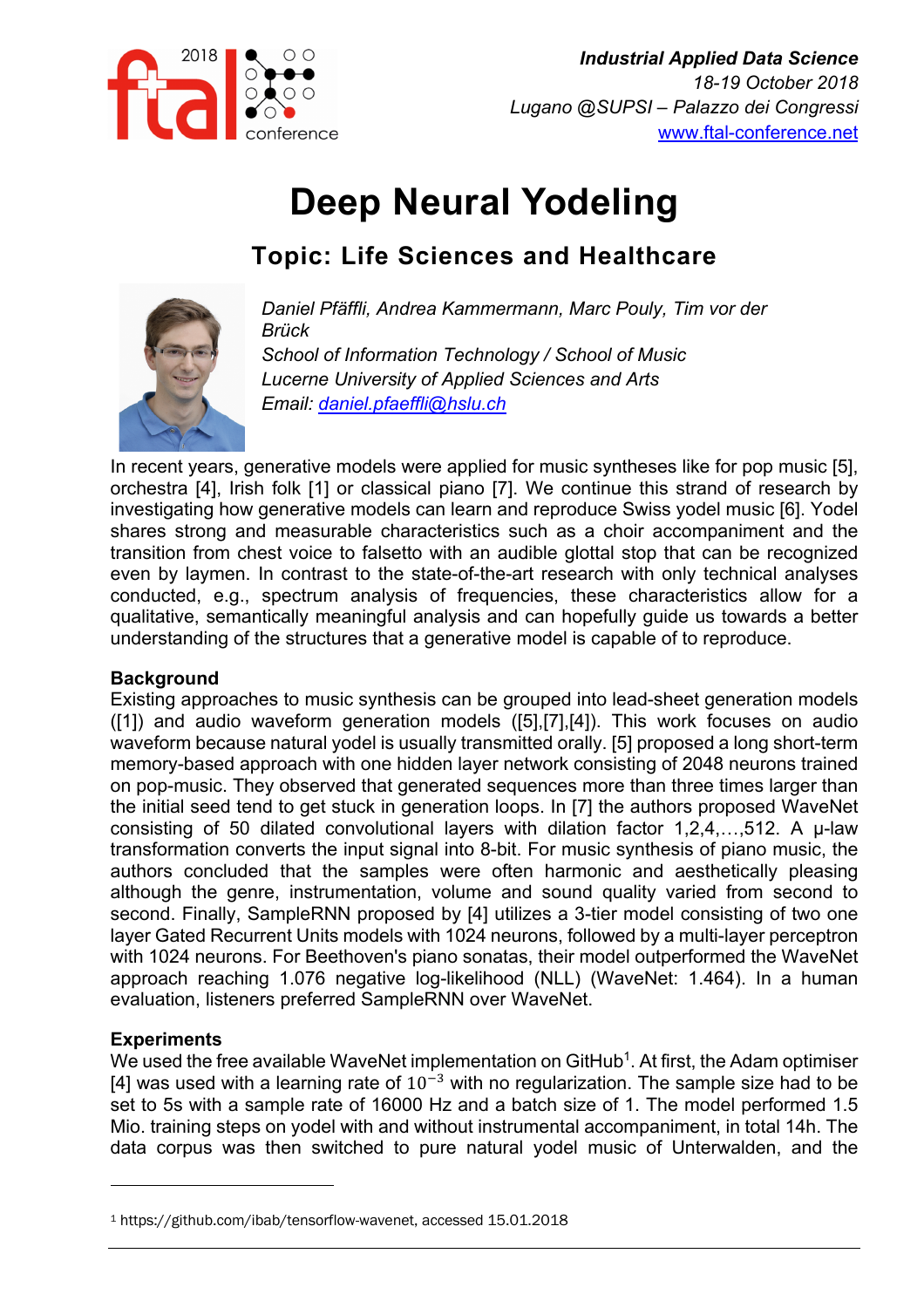optimizer RMSprop [2] was applied, to increase the learning speed using momentum of 0.9. The model was trained for additional 2'143k training steps and reached a final mean NLL of 2.04 (see Table 1 and for samples at http://bit.ly/2siW16P).

| Steps (in<br>Mio.) | <b>NLL Mean</b> | <b>NLL Std.</b> | <b>NLL Min</b> | <b>NLL Max</b> | <b>Audio Sample</b><br><b>Name</b> |
|--------------------|-----------------|-----------------|----------------|----------------|------------------------------------|
| $0.45 - 0.55$      | 2.38            | 0.42            | 1.12           | 3.22           | a yodel mixed.wav                  |
| $1.45 - 1.50$      | 2.29            | 0.52            | 0.97           | 3.15           | b yodel mixed.wav                  |
| $3.65 - 3.68$      | 2.04            | 0.37            | 1.04           | 2.89           | c yodel uw.wav                     |

*Table 1: Mean, Variance, Minimum and Maximum are derived from 200 random samples drawn from the interval of the training steps given in the first column*.

#### **Discussion**

For qualitative analysis of the final model, four samples were generated and assessed with the involvement of experts for yodel music. In all evaluated samples of the final model, the tunes feature an audible, polyphonic chorus which accompanies a solo yodeling voice. The model further succeeded in reproducing the correct vocalization of high notes with an "u" and low notes with an "o". Both are main characteristics of yodel music. Unfortunately, however, the glottal stop characteristic is not detectable. Overall, the music is much too fast, restless, and it is interrupted here and there by a very dominant slapping (sounds like an abrupt thunk, clapping). Other characteristics such as enduring notes and the coziness of yodel music are utterly missed.

Unlike [5] this WaveNet-based model achieved to create samples with voice-like singing which was not found in published GRUV-samples. Analysing the results of WaveNet proposed by [7] or SampleRNN by [4], indications for melody structure are not explicitly identifiable. Experts pointed out that the published samples are almost too short to recognize a melody line. Hence, it must be concluded that autoregressive approaches for audio waveform fail so far to compose music. Future work will be focused on an interleaving Variational Autoencoder ([3]) approach to include long-term melody structures.

In summary, the WaveNet model succeeded in producing the timbre of yodel music but definitely failed at composing yodel music.

- [1] Florian Colombo, Samuel P. Muscinelli, Alexander Seeholzer, and Gerstner Wulfram, Eds. 2016. *Algorithmic Composition of Melodies with Deep Recurrent Neural Networks*. 1st Conference on Computer Simulation of Musical Creativity. University of Huddersfield, Huddersfield, UK. DOI: https://doi.org/10.13140/RG.2.1.2436.5683.
- [2] Geoffrey Hinton, Nitish Srivastava, and Kevin Swersky. 2014. *Overview of mini-batch gradient descent* (February 2014). Retrieved February 20, 2018 from http://www.cs.toronto.edu/~tijmen/ csc321/slides/lecture\_slides\_lec6.pdf.
- [3] Diederik P. Kingma and Max Welling, Eds. 2014. *Auto-Encoding Variational Bayes*. 2nd International Conference on Learning Representations. ICLR, Calgary, CAN.
- [4] Soroush Mehri, Kundan Kumar, Ishaan Gulrajani, Rithesh Kumar, Shubham Jain, Jose Sotelo, Aaron Courville, and Yoshua Bengio, Eds. 2016. *SampleRNN*. *An Unconditional End-to-End Neural Audio Generation Model*. 5th International Conference on Learning Representations. ICLR, Toulon, France.
- [5] Aran Nayebi and Matt Vitelli. *GRUV*. *Algorithmic Music Generation using Recurrent Neural Networks*. Retrieved February 20, 2018 from https://arxiv.org/abs/1601.03642.
- [6] Daniel Pfäffli. 2018. *Master Thesis - Deep Neural Yodelling*. Zenodo. School of Information Technology. Lucerne University of Applied Sciences and Arts, Lucerne.
- [7] Aaron van den Oord, Sander Dieleman, Heiga Zen, Karen Simonyan, Oriol Vinyals, Alex Graves, Nal Kalchbrenner, Andrew Senior, and Koray Kavukcuoglu. 2016. *WaveNet*. *A Generative Model for Raw Audio* (2016). Retrieved February 20, 2018 from http://arxiv.org/pdf/1609.03499.

| ftal-2018_deep_neural_yodelling_v8.docx | <b>Service</b><br>, Eldl |        |
|-----------------------------------------|--------------------------|--------|
| l of Information Technology             |                          | Page 2 |